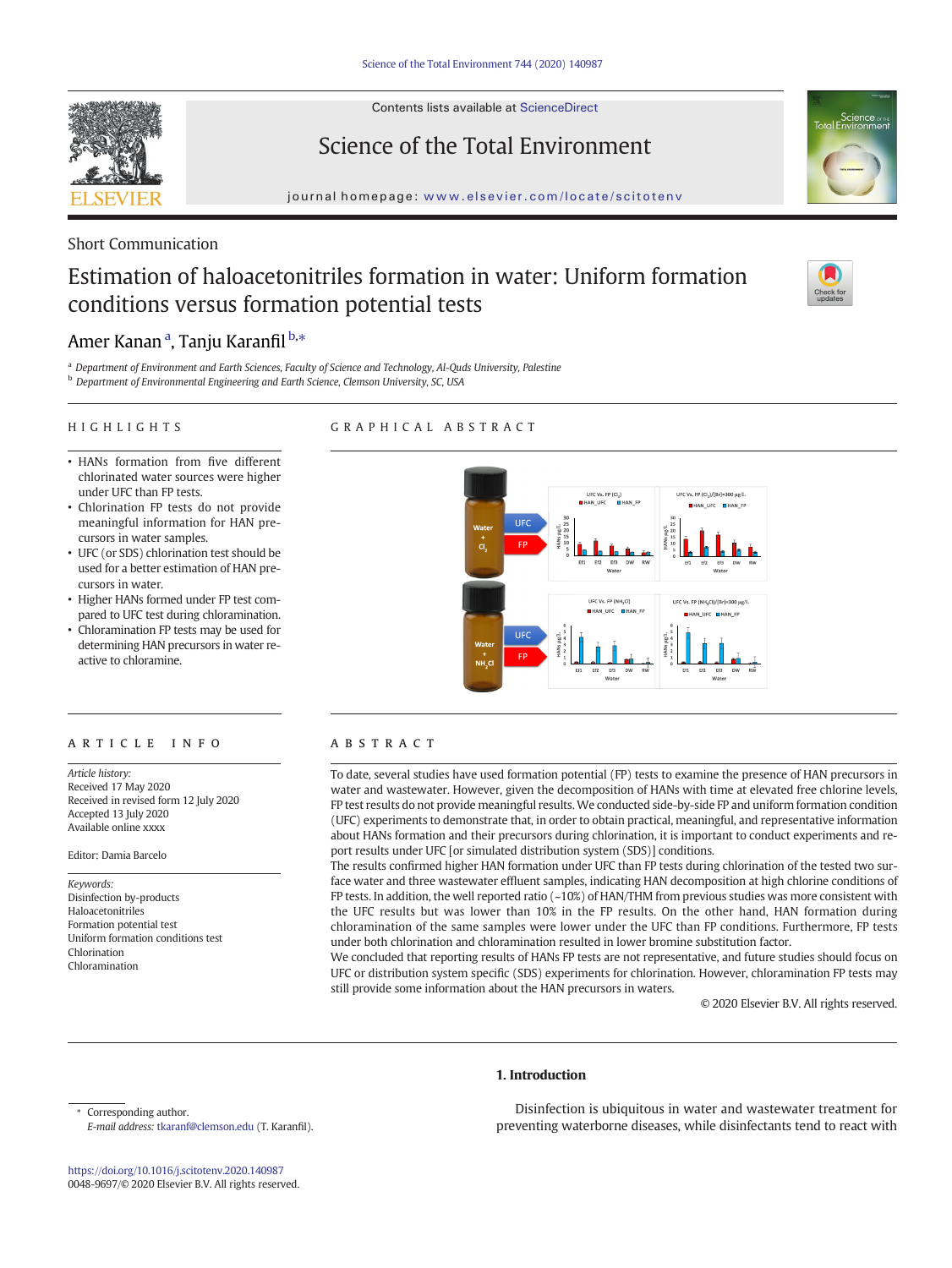organic and inorganic precursors present in the water matrix forming unintended but potentially harmful by-products known as disinfection by-products (DBPs) (Karanfi[l et al., 2008;](#page-4-0) [Richardson et al., 2007](#page-4-0)). Since their discovery in the 1970s [\(Bellar et al., 2015;](#page-4-0) [Rook, 1974\)](#page-4-0), selected DBPs in drinking water have been regulated around the world (Karanfi[l et al., 2008](#page-4-0); [U. S. EPA, 1998, 1979, 2010](#page-5-0)), and they have been intensively studied for all aspects and conditions of their formation, precursors, treatment, toxicity, and other health effects.

Two types of laboratory tests are commonly considered to evaluate the DBP formation in water samples [\(APHA et al., 2017](#page-4-0); [Summers](#page-4-0) [et al., 1996\)](#page-4-0). First, the formation potential test (FP) in which the disinfectant is added to water in excess amount for a prolonged (e.g., 7 day) contact time at pH 7.0  $\pm$  0.2 in the presence of a buffer at 25  $\pm$ 2 °C ([APHA et al., 2017](#page-4-0)). The FP test is conducted to determine indirectly the amount of DBP precursors in a sample [\(Stevens and Symons, 1977](#page-4-0); [Stuart et al., 2001\)](#page-4-0). Due to high disinfectant dose and long contact time, FP tests result in significantly higher DBPs concentration as compared to their occurrence under practical water treatment and distribution conditions. The second test is the simulated distribution system (SDS) test in which water samples are disinfected to simulate specific operations of time, temperature, pH, and disinfectant dose similar to those in a specific distribution system [\(Koch et al., 1991](#page-4-0); [Summers et al., 1996](#page-4-0)). The SDS test has limitations making comparisons difficult between different systems with different disinfection conditions (e.g., residence time, pH) and seasonal variations (e.g., temperature) [\(Summers et al., 1996\)](#page-4-0). To represent typical distribution systems conditions in the US, [Summers](#page-4-0) [et al. \(1996\)](#page-4-0) developed the uniform formation conditions (UFC) test, in which the free chlorine residual after the 24 h incubation is maintained 1.0  $\pm$  0.4 mg/L at 20.0  $\pm$  1.0 °C and pH 8.0  $\pm$  0.2 [\(Summers](#page-4-0) [et al., 1996\)](#page-4-0). This test allows the comparison of different waters side by side under the same formation conditions.

Although numerous DBPs have been identified in drinking waters, only 11 (four trihalomethanes, THM4, five haloacetic acids, HAA5, chlorite and bromate) are currently regulated by the US Environmental Protection Agency (EPA). Haloacetonitriles (HANs), which were reported in drinking water for the first time in 1975 ([McKinney et al., 1976\)](#page-4-0), are formed during chlorination/chloramination of natural organic matter (NOM) containing nitrogenous functional groups, such as amines, amino acids derived from proteins, and/or anthropogenic compounds [\(Yang et al., 2012\)](#page-5-0). In addition, chloramination of NOM, which does not contain nitrogen, can also form HANs, where chloramine serves as the source of nitrogen [\(Chuang and Tung, 2015;](#page-4-0) [Krasner et al., 2006](#page-4-0); [Ye et al., 2018](#page-5-0); [Yu and Reckhow, 2015](#page-5-0)). Although HANs typically occur at about ~1/10 of the level of the regulated THM4 ([Krasner et al.,](#page-4-0) [2006;](#page-4-0) [Oliver, 1983](#page-4-0)), they are orders of magnitude more toxic than the regulated DBPs ([Liu et al., 2018;](#page-4-0) [Liviac et al., 2010;](#page-4-0) [Muellner et al.,](#page-4-0) [2007;](#page-4-0) [Plewa et al., 2017\)](#page-4-0). Studies have reported HANs driving the toxicity in water samples despite their orders of magnitude lower concentrations compared to regulated organic DBPs. As a DBP class, the HANs are more toxic than regulated carbon-based DBPs. Using CHO cell assays of chronic cytotoxicity and acute genotoxcity (DNA damaging and DNA strand breaks) of HANs showed that cytotoxic potency of dibromoacetonitrile (DBAN) and trichloroacetonitrile (TCAN) were 2.8 mM to 0.16 mM, respectively. Moreover, HANs induced acute genomic damage. Indeed, brominated haloacetinitriles are reported to exhibit more cytotoxic and genotoxic than their chlorinated analogs ([Krasner et al., 2016;](#page-4-0) [Muellner et al., 2007](#page-4-0); [Plewa](#page-4-0) [et al., 2017](#page-4-0)). Therefore, understanding and investigation of HAN formation in water and wastewater effluents have received increase attention in recent years.

Several studies have shown that HANs can hydrolyze at an accelerating rate in a system of an alkaline pH combined with high free chlorine residual for prolonged contact time [\(Chen et al., 2017](#page-4-0); [Glezer et al.,](#page-4-0) [1999;](#page-4-0) [Huang et al., 2016](#page-4-0); [Peters et al., 1990;](#page-4-0) [Reckhow et al., 2001](#page-4-0); [Yu](#page-5-0) [and Reckhow, 2015](#page-5-0)). Furthermore, the high chlorine dose during the FP test outcompetes the bromine and results in an underestimation of the bromine incorporation to brominated HANs [\(Symons et al., 1993](#page-4-0)) which are known to have higher toxicity ([Liviac et al., 2010](#page-4-0); [Muellner](#page-4-0) [et al., 2007](#page-4-0); [Plewa et al., 2017](#page-4-0)). On the other hand, there was no significant difference in HAN stability with or without the presence of chloramines at doses up to 4 mg/L (as  $Cl<sub>2</sub>$ ), indicating that chloramine does not react with HANs ([Yu and Reckhow, 2015](#page-5-0)). Furthermore, the formation of dichloroacetonitrile (DCAN) showed a linear increase in concentration as the monochloramine dose increased from 2 to 20 mg/L as  $Cl<sub>2</sub>$ after 3 days of chloramination of NOM solutions [\(Yang et al., 2007](#page-5-0)). Therefore, HANs are much more stable in chloraminated waters than chlorinated waters. This is important for some disinfection scenarios where chlorine pre-disinfection or oxidation is performed prior to ammonia addition to convert chlorine to chloramine. In this case, HANs are formed during chlorination can persist after the addition of ammonia (chloraminated waters) ([Hayes-Larson and Mitch, 2010\)](#page-4-0).

To date, several studies have been conducted to examine HAN formation under the FP conditions [\(Ahmadi and Ramavandi, 2014](#page-4-0); [Bond](#page-4-0) [et al., 2014b](#page-4-0); [Bougeard et al., 2010;](#page-4-0) [Chen et al., 2017, 2018;](#page-4-0) [Chu et al.,](#page-4-0) [2017](#page-4-0); [Chuang and Tung, 2015;](#page-4-0) [Ding et al., 2018;](#page-4-0) [Huang et al., 2013,](#page-4-0) [2016, 2019;](#page-4-0) [Kozari et al., 2020](#page-4-0); [Krasner et al., 2008](#page-4-0); [Kristiana et al.,](#page-4-0) [2017](#page-4-0); [Li et al., 2017](#page-4-0); [Liu et al., 2020](#page-4-0); [Luo et al., 2020;](#page-4-0) [Reckhow and](#page-4-0) [Singer, 1984;](#page-4-0) [Wang et al., 2018](#page-5-0); [Wei et al., 2017](#page-5-0); [Yang et al., 2012,](#page-5-0) [2017\)](#page-5-0). Given the decomposition of HANs at elevated free chlorine levels, in this study we conducted side-by-side experiments to compare the HAN UFC and FP tests using five different water sources. In addition, we performed HAN UFC and FP tests under chloramination conditions and compared with the chlorination results, and the effect of bromide in terms of HAN speciation for both oxidants.

#### 2. Experimental work

Three wastewater effluent grab samples (Ef1, Ef2, and Ef3) were collected from municipal wastewater treatment plants, while a treated surface water grab sample (DW) was obtained from a water treatment plant after conventional clarification processes (coagulation, flocculation, sedimentation). No oxidant was applied in water or wastewater treatment plants before the sample collection. A raw surface water grab sample (RW) was also obtained from a lake serving as a drinking water source.

Dissolved organic carbon (DOC) and dissolved nitrogen (DN) were measured using a high-temperature combustion TOC analyzer [Minimum reporting level (MRL) 0.1 mg/L]. Bromide (Br−) and nitrate were measured using ion chromatography [MRL 10 μg/L] ([Soyluoglu](#page-4-0) [et al., 2020](#page-4-0)). Varian Carry 50 was used to measure the UV absorbance at wavelength 254 nm using a 1 cm cell according to SM 5910 method [\(APHA et al., 2017](#page-4-0)).

We conducted UFC and FP tests under chlorination and chloramination conditions for these 5 water samples (3 wastewater effluents and 2 surface water samples). The UFC conditions for chlorination consisted of reaction time of  $24 \pm 1$  h, temperature of 20.0  $\pm$  1.0 °C, pH 7.8  $\pm$  0.2, and predetermined Cl<sub>2</sub> dose to maintain  $1.0 \pm 0.4$  mg/L after 24 h, while FP conditions for chlorination were reaction time of 120 h, temperature of 20.0  $\pm$  1.0 °C, pH 7.8  $\pm$  0.2, and 100 mg/L Cl<sub>2</sub> dose. To maintain the pH 7.8  $\pm$  0.2, the samples were buffered using 10 mM phosphate buffer. A chlorine demand test for each water sample was conducted prior to UFC tests to determine the Cl<sub>2</sub> dose to maintain 1.0  $\pm$  0.4 mg/L after 24 h. For chloramination, the conditions were the same as in chlorination, but preformed monochloramine was spiked at 3 mg/L (as  $Cl<sub>2</sub>$ ), and 100 mg/L (as  $Cl<sub>2</sub>$ ) in the UFC and FP, respectively. For preformed monochloramine preparation, a stock chlorine solution (500 mg/L) adjusted to pH 9 was titrated slowly (drop by drop via a burette) to  $(NH_4)_2SO_4$  solution  $(NH_3, 500 \text{ mg/L})$  adjusted to pH 9, continuously stirred to achieve a  $Cl<sub>2</sub>:NH<sub>3</sub>$  ratio of 3.5:1 by weight. The resulting solution monochloramine concentration was about 250 mg/L (as  $Cl<sub>2</sub>$ ) with no measurable free chlorine. To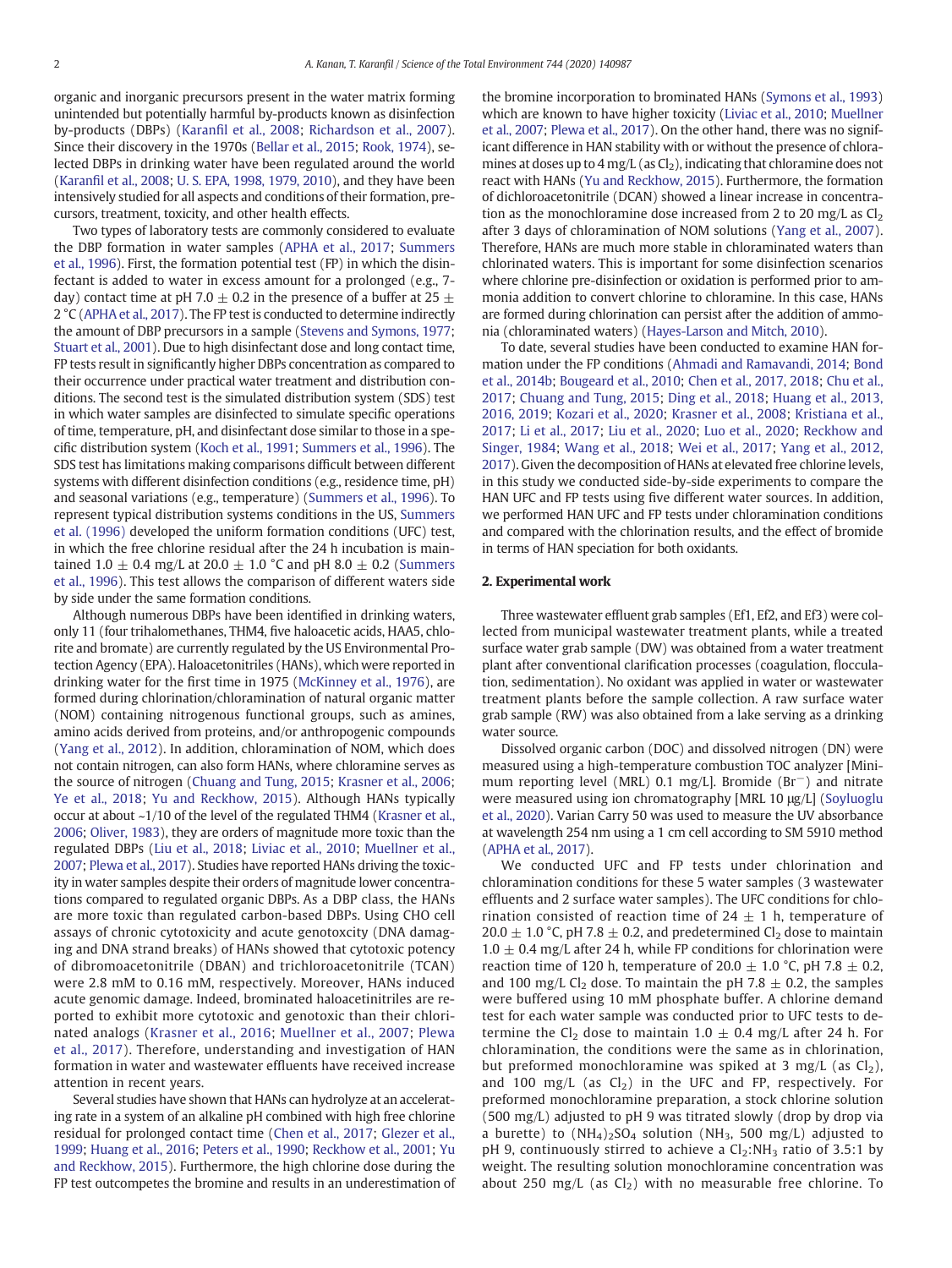<span id="page-2-0"></span>Table 1 Selected water samples characteristics used in the study.

| Water Source                                                                                 | DOC.<br>(mg/L)            | DN<br>(mg/L)             | $Br^-$<br>$(\mu g/L)$ | SUVA <sub>254</sub><br>$(L/mg-m)$ | Nitrate<br>(mg/L)          |
|----------------------------------------------------------------------------------------------|---------------------------|--------------------------|-----------------------|-----------------------------------|----------------------------|
| Ef1 (WW Effluent)<br>Ef2 (WW Effluent)<br>Ef3 (WW Effluent)<br>DW (Treated surface<br>water) | 12.5<br>5.1<br>5.5<br>3.7 | 7.2<br>14.5<br>8.5<br>12 | 140<br>92<br>50<br>38 | 1.3<br>2.3<br>2.2<br>1.25         | 15<br>80<br>34<br>$<$ MRI. |
| RW (Raw surface water)                                                                       | 15                        | 1.2                      | 16                    | 1 q                               | $<$ MRI.                   |

MRL: Minimum Reporting Level.

examine the bromide effect, one set of the experiments was conducted at ambient Br−, while a second set was conducted by adjusting the Br<sup>−</sup> to 300 μg/L in each sample. All UFC and FP tests were conducted in triplicates using 125 mL head space free amber glass bottles and were stored in the dark.

#### 3. Haloacetonitriles and trihalomethanes measurements

At the end of contact time, fifty mL samples were transferred into 60 mL extraction vials to determine the four trihalomethanes (THM4) species [chloroform (CHCl<sub>3</sub>), bromodichloromethane (CHCl<sub>2</sub>Br), dibromochloromethane (CHClBr<sub>2</sub>), and bromoform (CHBr<sub>3</sub>)] and six haloacetonitriles (HAN6) species [chloroacetonitrile (CAN), dichloroacetonitrile (DCAN), bromoacetonitrile (BAN) Bromochloroacetonitrile (BCAN), trichloroacetonitrile (TCAN)] dibromoacetonitrile (DBAN). After that, 3 mL of methyl tert-butyl ether (MtBE) and 10 g of anhydrous sodium sulfate were added to the extraction vials. To dissolve the salts, the extraction vials were put on a shaker table at

#### 4. Results and discussion

#### 4.1. Water characteristics

Selected characteristics of the water samples used in the study are provided in Table 1. The water samples covered a wide range of DOC content (1.5 to 12.5 mg/L), while SUVA $_{254}$  of the samples had a narrow range (1.25 to 2.3 (L/mg-m)). The low SUVA $_{254}$  of the wastewater effluent is consistent with the typical effluent wastewater organic properties that are rich in hydrophilic and non-aromatic organic matter (soluble microbial products), whereas the treated water and raw source water organic matter were low in aromatic character indicating a more hydrophilic nature. DN of the waters ranged from 1.2 to 14.5 mg/L. The wastewater effluents had higher DOC and DN than the drinking water samples. The ambient Br<sup>−</sup> level of the samples ranged from 16 to 140 μg/L.

### 4.2. HAN6 formation

The concentrations of HANs under FP and UFC tests for the five water samples are presented in Fig. 1. The results showed higher HAN concentrations under UFC than FP conditions for all samples both at ambient and spiked Br<sup>−</sup> levels, when chlorine (Cl<sub>2</sub>) is the oxidant. This reflects the effect of the HAN instability and degradation



Fig. 1. Formation of HANs from chlor(am)ination of 5 different waters under uniform formation conditions (UFC) and formation potential (FP) at ambient and spiked Br<sup>−</sup> (300 μg/L). Ef1, Ef2, and Ef3 are wastewater effluent water samples, DW and RW are treated and raw surface water samples, respectively. The error bars are standard deviation of triplicates.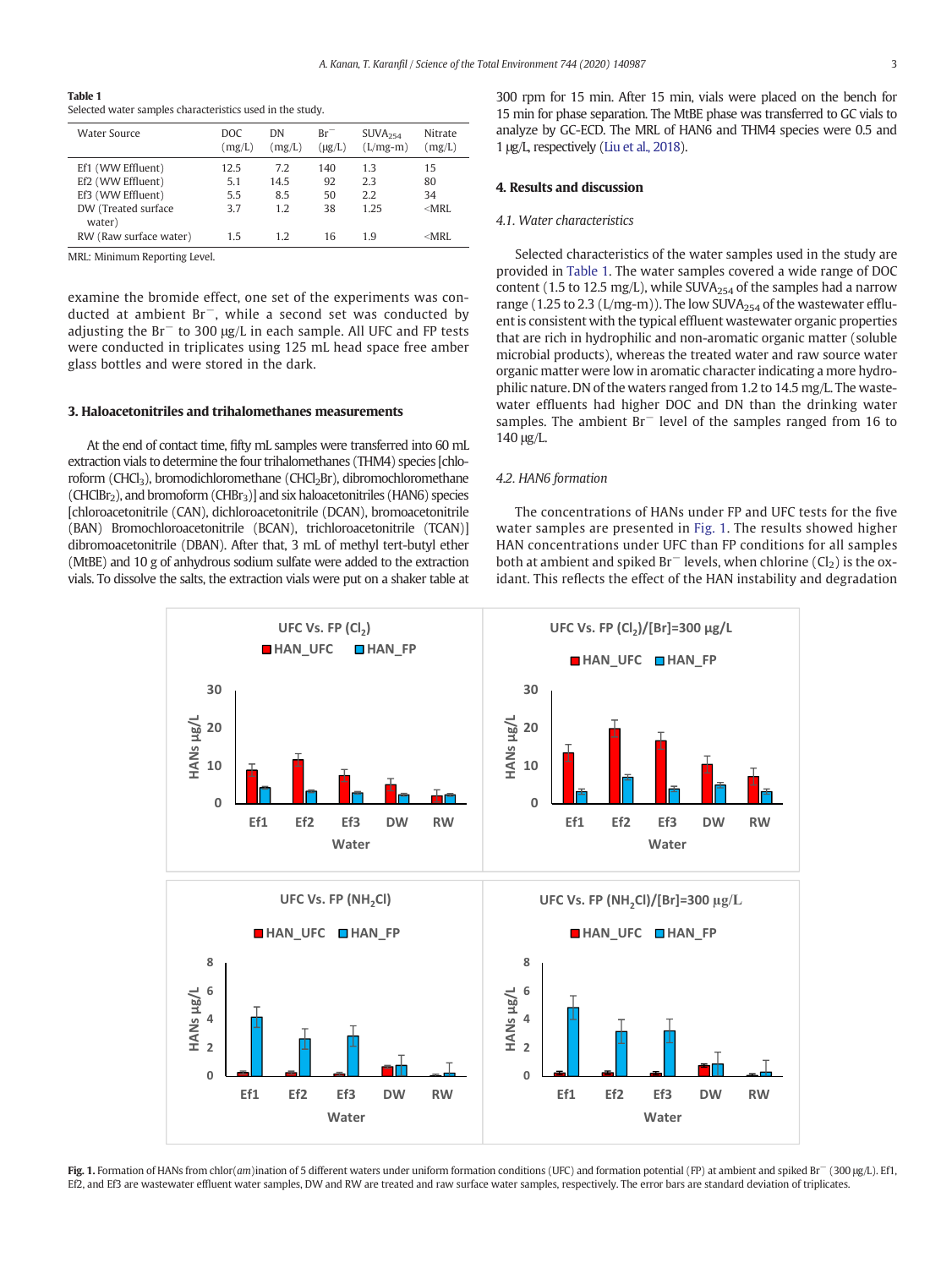via hydrolysis under different pH conditions and higher chlorine levels for long contact time ([Yu and Reckhow, 2015;](#page-5-0) [Bond et al.,](#page-4-0) [2014a](#page-4-0); [Chen et al., 2017;](#page-4-0) [Ding et al., 2018](#page-4-0); [Glezer et al., 1999](#page-4-0); [Huang et al., 2016](#page-4-0); [Reckhow et al., 2001](#page-4-0); [Szczuka et al., 2017](#page-4-0); [Yang](#page-5-0) [et al., 2007](#page-5-0)). Different approaches (e.g., formula based on DOC, a constant excess chlorine dose (e.g.,  $10-100$  mg/L),  $Cl_2$ :precursor ratio) are used to determine the chlorine doses during FP tests. Regardless, all approaches aim maintaining an excess level of chlorine residual during the experiments. Different HAN species exhibit different degradation depending on the chlorine levels and pH. Collectively, the observation in the literature and the data presented in this paper show the difficulty of obtaining meaningful insights and comparing the work in different studies investigating chlorine reactive HAN precursors through chlorination FP tests.

In contrast to HANs, the formation of THMs during the same tests was higher under FP than UFC conditions during chlorination, confirming that FP tests inform about the chlorine reactive precursors of THM in water samples. The median of the mass ratio of HAN/THM produced under UFC conditions was ~10% (data not shown) which was consistent with ratios reported in previous HANs occurrence studies ([Bond et al., 2011;](#page-4-0) [Mitch et al., 2009](#page-4-0); [Oliver, 1983](#page-4-0)). On the other hand, under the FP conditions the median of the mass ratio of HAN/THM was ~1%. These results clearly show that FP tests are not suitable to determine HAN precursors in water samples during chlorination. Nevertheless, several studies and publications have reported HANs FP during chlorination without considering their stability.

In the case of chloramination, higher HAN FP concentrations were measured compared to UFC concentrations ([Fig. 1](#page-2-0)) which can be explained by HAN stability in the presence of chloramine [\(Yang et al.,](#page-5-0) [2007](#page-5-0)) and the contribution of nitrogen from chloramines in the formation of HANs, as has been shown in previous studies that both chloramines and dissolved organic nitrogen can serve as nitrogen source to form HANs ([Chuang and Tung, 2015](#page-4-0); [Krasner et al., 2006](#page-4-0); [Ye et al., 2018](#page-5-0); [Yu and Reckhow, 2015](#page-5-0)). Therefore, FP tests during chloramination may still be representative in determining the HAN precursor levels in water samples reactive to chloramines. The three wastewater effluent samples, either under chlorination or chloramination, produced more HAN than the two surface waters. Similar trends were observed in previous studies ([Gan et al., 2013](#page-4-0); [Jutaporn et al., 2020](#page-4-0)), which can be attributed to the higher DOC and DN content of the 3 wastewater effluents [\(Table 1](#page-2-0)); mainly the hydrophilic neutral and base fraction and small size fractions of wastewater effluent organic matter were attributed to HAN formation [\(Kozari et al., 2020](#page-4-0); [Ye et al., 2018\)](#page-5-0). The median of the mass ratio of HAN/THM produced from the five waters tested was ~17. While under FP conditions, the median of the mass ratio of HAN/ THM was ~25. This increase in the mass ratio of HAN/THM is due to the formation of fewer THMs during chloramination.

#### 4.3. Bromine incorporation to HANs should be examined under UFC conditions

The Br-HANs measured during the FP tests in the presence of  $Cl<sub>2</sub>$  and NH2Cl produced lower Br-HANs than those measured under UFC test. Bromine substitution factor (BSF) is used as a measure of bromine substitution among different DBP classes. BSF is the ratio of the molar concentration bromine in a given DBP class to the total molar concentration of chlorine and bromine in that DBP class (vary from 0 to 1) [\(Hua et al.,](#page-4-0) [2006;](#page-4-0) [Hua and Reckhow, 2012](#page-4-0)).

$$
BSF = \frac{Br - DBP}{Cl - DBP + Br - DBP}.
$$

Calculated BSF of HANs, as shown in Fig. 2 are generally higher for the UFC than the FP test under both chlorination and chloramination.



Fig. 2. Bromide substitution factor (BSF) of HANs under chlorination (A) and under chloramination (B) in the uniform formation conditions (UFC) and formation potential (FP) tests. Ef1, Ef2, and Ef3 are wastewater effluent water samples, DW and RW are treated and raw surface water samples, respectively. The error bars are standard deviation of triplicates.

This relates to the higher  $Cl_2/Br^-$  ratio, which leads to the oxidation of bromide and hindrance of Br<sup>−</sup> incorporation ([Symons et al., 1993](#page-4-0)). Thus, FP tests under chlorination and chloramination do not provide practically representative information about bromine speciation in water samples.

#### 5. Conclusions and recommendations

HANs formation from five different chlorinated water sources were higher under UFC than FP tests due to HAN instability and degradation at higher chlorine levels for long contact times. Therefore, the UFC (or SDS) rather FP tests chlorination tests should be used for a better estimation of formation and presence of HAN precursors in water sources. On the other hand, chlorination FP tests still provide information about the chlorine reactive precursors of THM and HAA. In the case of chloramination, higher HANs formed under FP test compared to UFC test, and the FP test results can still be used for determining HAN precursors in water samples reactive to chloramine. FP tests both for chlorination and chloramination do not provide practically useful information about HAN speciation due to high oxidant levels. Considering increasing interest in HAN formation, this work highlights and call attention to these distinctions to produce useful information in the literature.

#### CRediT authorship contribution statement

Amer Kanan: Conceptualization, Methodology, Investigation, Writing - review & editing, Writing - original draft. Tanju Karanfil: Conceptualization, Methodology, Writing - review & editing, Writing - original draft, Supervision.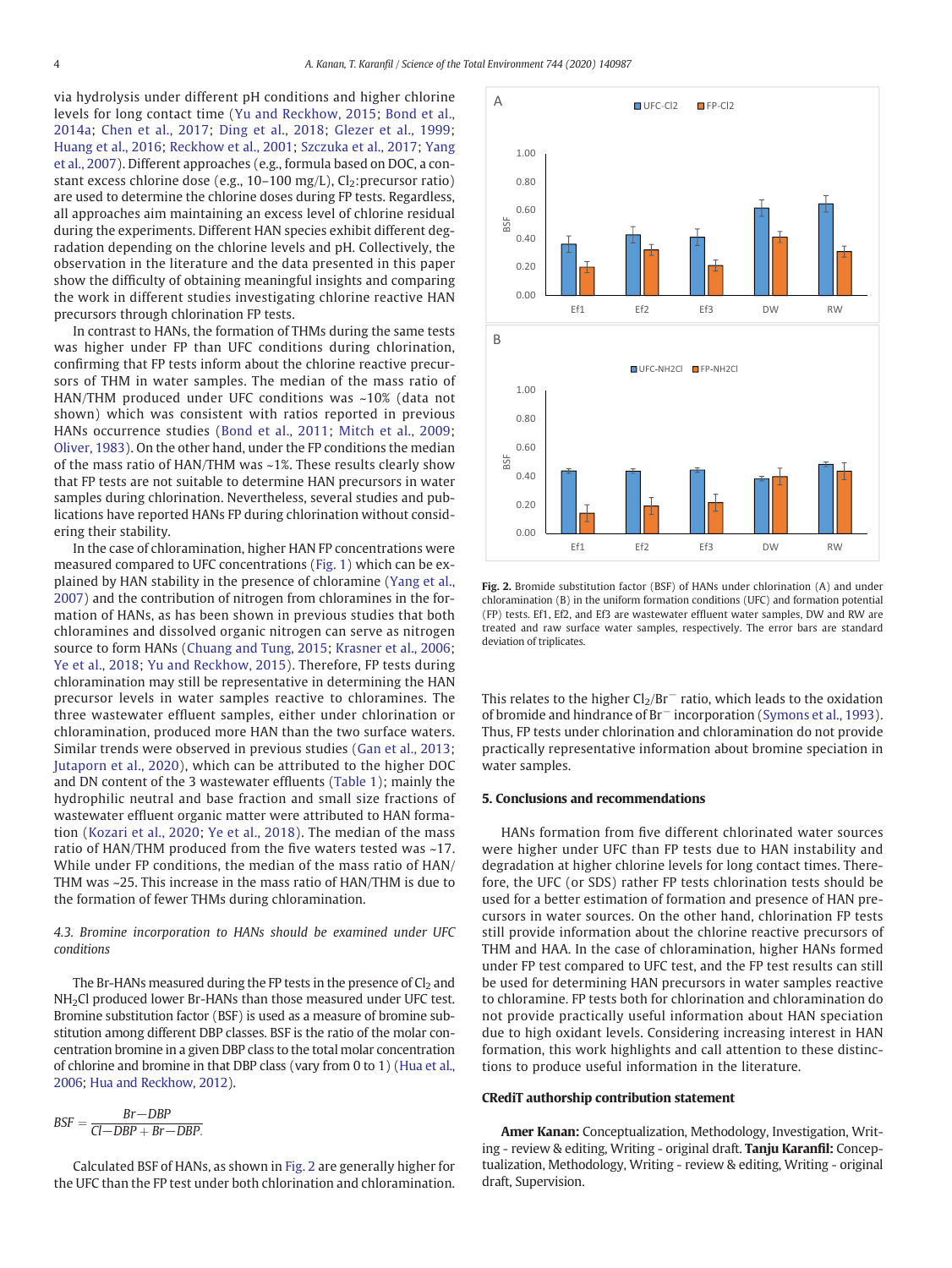#### <span id="page-4-0"></span>Declaration of competing interest

The authors declare that they have no known competing financial interests or personal relationships that could have appeared to influence the work reported in this paper.

#### Acknowledgment

Authors are grateful for Fulbright Scholar Program funding Dr. Amer Kanan's visit at Clemson University.

#### References

- Ahmadi, M., Ramavandi, B., 2014. The formation potential of haloacetonitriles in the dez river water, Iran. Environ. Technol. (United Kingdom) 35, 2347–2355. [https://doi.](https://doi.org/10.1080/09593330.2014.903301) [org/10.1080/09593330.2014.903301.](https://doi.org/10.1080/09593330.2014.903301)
- APHA, AWAA, WEF, 2017. Standard methods for the examination of water and wastewater, American public health association. American Public Health Association, Washington, 23rd ed APHA <https://doi.org/10.2105/SMWW.2882.007>.
- Bellar, T.A.A., Lichtenberg, J.J., Kroner, R.C., 2015. [The occurrence of organohalides in chlo-](http://refhub.elsevier.com/S0048-9697(20)34516-2/rf0015)[rinated drinking. Am. Water Work. Assoc. 66, 703](http://refhub.elsevier.com/S0048-9697(20)34516-2/rf0015)–706.
- Bond, T., Huang, J., Templeton, M.R., Graham, N., 2011. Occurrence and control of nitrogenous disinfection by-products in drinking water - a review. Water Res. [https://doi.](https://doi.org/10.1016/j.watres.2011.05.034) [org/10.1016/j.watres.2011.05.034](https://doi.org/10.1016/j.watres.2011.05.034).
- Bond, T., Huang, J., Graham, N.J.D., Templeton, M.R., 2014a. Examining the interrelationship between DOC, bromide and chlorine dose on DBP formation in drinking water - a case study. Sci. Total Environ. 470–471, 469–479. [https://doi.org/10.1016/j.](https://doi.org/10.1016/j.scitotenv.2013.09.106) [scitotenv.2013.09.106](https://doi.org/10.1016/j.scitotenv.2013.09.106).
- Bond, T., Mokhtar Kamal, N.H., Bonnisseau, T., Templeton, M.R., 2014b. Disinfection byproduct formation from the chlorination and chloramination of amines. J. Hazard. Mater. 278, 288–296. [https://doi.org/10.1016/j.jhazmat.2014.05.100.](https://doi.org/10.1016/j.jhazmat.2014.05.100)
- Bougeard, C.M.M., Goslan, E.H., Jefferson, B., Parsons, S.A., 2010. Comparison of the disinfection by-product formation potential of treated waters exposed to chlorine and monochloramine. Water Res. 44, 729–740. [https://doi.org/10.1016/j.](https://doi.org/10.1016/j.watres.2009.10.008) [watres.2009.10.008](https://doi.org/10.1016/j.watres.2009.10.008).
- Chen, W., Liu, Z., Tao, H., Xu, H., Gu, Y., Chen, Z., Yu, J., 2017. Factors affecting the formation of nitrogenous disinfection by-products during chlorination of aspartic acid in drinking water. Sci. Total Environ. 575, 519–524. <https://doi.org/10.1016/j.scitotenv.2016.09.010>.
- Chen, S., Deng, J., Li, L., Gao, N., 2018. Evaluation of disinfection by-product formation during chlor(am)ination from algal organic matter after UV irradiation. Environ. Sci. Pollut. Res. 25, 5994–6002. [https://doi.org/10.1007/s11356-017-0918-x.](https://doi.org/10.1007/s11356-017-0918-x)
- Chu, W., Yao, D., Deng, Y., Sui, M., Gao, N., 2017. Production of trihalomethanes, haloacetaldehydes and haloacetonitriles during chlorination of microcystin-LR and impacts of pre-oxidation on their formation. J. Hazard. Mater. 327, 153–160. [https://doi.org/10.1016/j.jhazmat.2016.12.058.](https://doi.org/10.1016/j.jhazmat.2016.12.058)
- Chuang, Y.H., Tung, H.H., 2015. Formation of trichloronitromethane and dichloroacetonitrile in natural waters: precursor characterization, kinetics and interpretation. J. Hazard. Mater. 283, 218–226. [https://doi.org/10.1016/j.](https://doi.org/10.1016/j.jhazmat.2014.09.026) [jhazmat.2014.09.026](https://doi.org/10.1016/j.jhazmat.2014.09.026).
- Ding, S., Chu, W., Bond, T., Wang, Q., Gao, N., Xu, B., Du, E., 2018. Formation and estimated toxicity of trihalomethanes, haloacetonitriles, and haloacetamides from the chlor (am)ination of acetaminophen. J. Hazard. Mater. 341, 112–119. [https://doi.org/](https://doi.org/10.1016/j.jhazmat.2017.07.049) [10.1016/j.jhazmat.2017.07.049.](https://doi.org/10.1016/j.jhazmat.2017.07.049)
- Gan, X., Karanfil, T., Kaplan Bekaroglu, S.S., Shan, J., 2013. The control of N-DBP and C-DBP precursors with MIEX®. Water Res. 47, 1344–1352. [https://doi.org/10.1016/j.](https://doi.org/10.1016/j.watres.2012.11.049) [watres.2012.11.049.](https://doi.org/10.1016/j.watres.2012.11.049)
- Glezer, V., Harris, B., Tal, N., Iosefzon, B., Lev, O., 1999. Hydrolysis of haloacetonitriles: linear free energy relationship. Kinetics and products. Water Res. 33, 1938–1948. [https://doi.org/10.1016/S0043-1354\(98\)00361-3.](https://doi.org/10.1016/S0043-1354(98)00361-3)
- Hayes-Larson, E.L., Mitch, W.A., 2010. Influence of the method of reagent addition on dichloroacetonitrile formation during chloramination. Environ. Sci. Technol. 44, 700–706. <https://doi.org/10.1021/es9025112>.
- Hua, G., Reckhow, D.A., 2012. Evaluation of bromine substitution factors of DBPs during chlorination and chloramination. Water Res. 46, 4208–4216. [https://doi.org/](https://doi.org/10.1016/j.watres.2012.05.031) [10.1016/j.watres.2012.05.031.](https://doi.org/10.1016/j.watres.2012.05.031)
- Hua, G., Reckhow, D.A., Kim, J., 2006. Effect of bromide and iodide ions on the formation and speciation of disinfection byproducts during chlorination. Environ. Sci. Technol. <https://doi.org/10.1021/es0519278>.
- Huang, H., Wu, Q.Y., Tang, X., Jiang, R., Hu, H.Y., 2013. Formation of haloacetonitriles and haloacetamides during chlorination of pure culture bacteria. Chemosphere 92, 375–381. <https://doi.org/10.1016/j.chemosphere.2013.01.031>.
- Huang, H., Wu, Q.Y., Tang, X., Jiang, R., Hu, H.Y., 2016. Formation of haloacetonitriles and haloacetamides and their precursors during chlorination of secondary effluents. Chemosphere 144, 297–303. [https://doi.org/10.1016/j.chemosphere.2015.08.082.](https://doi.org/10.1016/j.chemosphere.2015.08.082)
- Huang, H., Shao, K.L., Duan, S.Y., Zhong, C.Y., 2019. Effect of copper corrosion products on the formation and speciation of haloacetamides and haloacetonitriles during chlorination. Sep. Purif. Technol. 211, 467–473. [https://doi.org/10.1016/](https://doi.org/10.1016/j.seppur.2018.10.025) [j.seppur.2018.10.025](https://doi.org/10.1016/j.seppur.2018.10.025).
- Jutaporn, P., Armstrong, M.D., Coronell, O., 2020. Assessment of C-DBP and N-DBP formation potential and its reduction by MIEX® DOC and MIEX® GOLD resins using fluorescence spectroscopy and parallel factor analysis. Water Res. 172, 115460. [https://](https://doi.org/10.1016/j.watres.2019.115460) [doi.org/10.1016/j.watres.2019.115460.](https://doi.org/10.1016/j.watres.2019.115460)
- Karanfil, T., Krasner, S.W., Westerhoff, P., Xie, Y., 2008. Recent advances in disinfection byproduct formation, occurrence, control, health effects, and regulations. ACS Symp. Ser. 995, 2–19. <https://doi.org/10.1021/bk-2008-0995.ch001>.
- Koch, B., Krasner, S.W., Sclimenti, M.J., Schimpff, W.K., 1991. Predicting the formation of DBPs by the simulated distribution system. J./Am. Water Work. Assoc. 83, 62–70. [https://doi.org/10.1002/j.1551-8833.1991.tb07233.x.](https://doi.org/10.1002/j.1551-8833.1991.tb07233.x)
- Kozari, A., Paloglou, A., Voutsa, D., 2020. Formation potential of emerging disinfection byproducts during ozonation and chlorination of sewage effluents. Sci. Total Environ. 700, 134449. <https://doi.org/10.1016/j.scitotenv.2019.134449>.
- Krasner, S.W., Weinberg, H.S., Richardson, S.D., Pastor, S.J., Chinn, R., Sclimenti, M.J., Onstad, G.D., Thruston, A.D., 2006. Occurrence of a new generation of disinfection byproducts. Environ. Sci. Technol. 40, 7175–7185. <https://doi.org/10.1021/es060353j>.
- Krasner, S.W., Westerhoff, P.K., Chen, B., Amy, G., Nam, S.-N., Chowdhury, Z.K., Sinha, S., Rittmann, B.E., 2008. [Contribution of Wastewater to DBP Formation.](http://refhub.elsevier.com/S0048-9697(20)34516-2/rf0130)
- Krasner, S.W., Lee, T.C.F., Westerhoff, P., Fischer, N., Hanigan, D., Karanfil, T., Beita-Sandí, W., Taylor-Edmonds, L., Andrews, R.C., 2016. Granular activated carbon treatment may result in higher predicted genotoxicity in the presence of bromide. Environ. Sci. Technol. 50, 9583–9591. <https://doi.org/10.1021/acs.est.6b02508>.
- Kristiana, I., Liew, D., Henderson, R.K., Joll, C.A., Linge, K.L., 2017. Formation and control of nitrogenous DBPs from Western Australian source waters: investigating the impacts of high nitrogen and bromide concentrations. J. Environ. Sci. 58, 102–115. [https://doi.](https://doi.org/10.1016/j.jes.2017.06.028) [org/10.1016/j.jes.2017.06.028.](https://doi.org/10.1016/j.jes.2017.06.028)
- Li, C., Gao, N., Chu, W., Bond, T., Wei, X., 2017. Comparison of THMs and HANs formation potential from the chlorination of free and combined histidine and glycine. Chem. Eng. J. 307, 487–495. [https://doi.org/10.1016/j.cej.2016.08.110.](https://doi.org/10.1016/j.cej.2016.08.110)
- Liu, C., Ersan, M.S., Plewa, M.J., Amy, G., Karanfil, T., 2018. Formation of regulated and unregulated disinfection byproducts during chlorination of algal organic matter extracted from freshwater and marine algae. Water Res. 142, 313–324. [https://doi.](https://doi.org/10.1016/j.watres.2018.05.051) [org/10.1016/j.watres.2018.05.051](https://doi.org/10.1016/j.watres.2018.05.051).
- Liu, Z., Lin, Y.L., Chu, W.H., Xu, B., Zhang, T.Y., Hu, C.Y., Cao, T.C., Gao, N.Y., Dong, C. Di, 2020. Comparison of different disinfection processes for controlling disinfection by-product formation in rainwater. J. Hazard. Mater. 385, 121618. [https://doi.org/10.1016/j.](https://doi.org/10.1016/j.jhazmat.2019.121618) [jhazmat.2019.121618.](https://doi.org/10.1016/j.jhazmat.2019.121618)
- Liviac, D., Wagner, E.D., Mitch, W.A., Altonji, M.J., Plewa, M.J., 2010. Genotoxicity of water concentrates from recreational pools after various disinfection methods. Environ. Sci. Technol. 44, 3527–3532. <https://doi.org/10.1021/es903593w>.
- Luo, Y., Feng, L., Liu, Y., Zhang, L., 2020. Disinfection by-products formation and acute toxicity variation of hospital wastewater under different disinfection processes. Sep. Purif. Technol. 238, 116405. <https://doi.org/10.1016/j.seppur.2019.116405>.
- McKinney, J., Mauer, R., Haas, J., Thomas, R., 1976. [Possible factors in the drinking water of](http://refhub.elsevier.com/S0048-9697(20)34516-2/rf0170) [laboratory animals causing reproductive failure. In: Keith, L.H. \(Ed.\), Identif. Anal. Org.](http://refhub.elsevier.com/S0048-9697(20)34516-2/rf0170) [Pollut. Water. vol. 1976. Ann Arbor Sci. Publ. Ann Arbor, MI, pp. 417](http://refhub.elsevier.com/S0048-9697(20)34516-2/rf0170)–432.
- Mitch, W.A., Krasner, S.W., Paul, W., Dotson, A., 2009. [Occurrence and Formation of Ni](http://refhub.elsevier.com/S0048-9697(20)34516-2/rf0175)[trogenous Disinfection by-Products, Water Research Foundation & Environmental](http://refhub.elsevier.com/S0048-9697(20)34516-2/rf0175) [Protection Agency \(EPA\)](http://refhub.elsevier.com/S0048-9697(20)34516-2/rf0175).
- Muellner, M.G., Wagner, E.D., Mccalla, K., Richardson, S.D., Woo, Y.T., Plewa, M.J., 2007. Haloacetonitriles vs. regulated haloacetic acids: are nitrogen-containing DBFs more toxic? Environ. Sci. Technol. 41, 645–651. [https://doi.org/10.1021/es0617441.](https://doi.org/10.1021/es0617441)
- Oliver, B.G., 1983. Dihaloacetonitriles in drinking water: algae and fulvic acid as precursors. Environ. Sci. Technol. 17, 80–83. <https://doi.org/10.1021/es00108a003>.
- Peters, R.J.B., de Leer, E.W.B., de Galan, L., 1990. Chlorination of cyanoethanoic acid in aqueous medium. Environ. Sci. Technol. 24, 81–86. [https://doi.org/10.1021/](https://doi.org/10.1021/es00071a008) [es00071a008.](https://doi.org/10.1021/es00071a008)
- Plewa, M.J., Wagner, E.D., Richardson, S.D., 2017. TIC-Tox: a preliminary discussion on identifying the forcing agents of DBP-mediated toxicity of disinfected water. J. Environ. Sci. 58, 208–216. [https://doi.org/10.1016/j.jes.2017.04.014.](https://doi.org/10.1016/j.jes.2017.04.014)
- Reckhow, D.A., Singer, P.C., 1984. [Mechanisms of organic halide formation during fulvic](http://refhub.elsevier.com/S0048-9697(20)34516-2/rf0200) [acid chlorination andimplication with respect to preoznation. In: Robert, L.J.,](http://refhub.elsevier.com/S0048-9697(20)34516-2/rf0200) [Richard, J.B., William, P.D., Sidney, K., Morris, H., R.J., Jacobs, Vivian A. \(Eds.\), Water](http://refhub.elsevier.com/S0048-9697(20)34516-2/rf0200) [Chlorination Chemistry, Environmental Impact and Health Effects. Lewis Publisher,](http://refhub.elsevier.com/S0048-9697(20)34516-2/rf0200) [INC, Williamsburg, Virginia, pp. 1229](http://refhub.elsevier.com/S0048-9697(20)34516-2/rf0200)–1257.
- Reckhow, D.A., MacNeill, A.L., Platt, T.L., MacNeill, A.L., McClellan, J.N., 2001. Formation and degradation of dichloroacetonitrile in drinking waters. J. Water Supply Res. Technol. - AQUA 50, 1–13. [https://doi.org/10.2166/aqua.2001.0001.](https://doi.org/10.2166/aqua.2001.0001)
- Richardson, S.D., Plewa, M.J., Wagner, E.D., Schoeny, R., DeMarini, D.M., 2007. Occurrence, genotoxicity, and carcinogenicity of regulated and emerging disinfection by-products in drinking water: a review and roadmap for research. Mutat. Res. - Rev. Mutat. Res. [https://doi.org/10.1016/j.mrrev.2007.09.001.](https://doi.org/10.1016/j.mrrev.2007.09.001)

Rook, J.J., 1974. [Haloforms in drinking water. Am. Water Work. Assoc. 68, 168](http://refhub.elsevier.com/S0048-9697(20)34516-2/rf0215)–172.

- Soyluoglu, M., Ersan, M.S., Ateia, M., Karanfil, T., 2020. Removal of bromide from natural waters: bromide-selective vs. conventional ion exchange resins. Chemosphere 238. <https://doi.org/10.1016/j.chemosphere.2019.124583>.
- Stevens, A.A., Symons, J.M., 1977. Measurement of trihalomethanes and precursor concentration changes. J./Am. Water Work. Assoc. 69, 546–555. [https://doi.org/](https://doi.org/10.1002/j.1551-8833.1977.tb06815.x) [10.1002/j.1551-8833.1977.tb06815.x.](https://doi.org/10.1002/j.1551-8833.1977.tb06815.x)
- Stuart, M.E., Gooddy, D.C., Kinniburgh, D.G., Klinck, B.A., 2001. Trihalomethane formation potential: a tool for detecting non-specific organic groundwater contamination. Urban Water 3, 173–184. [https://doi.org/10.1016/S1462-0758\(01\)00039-5.](https://doi.org/10.1016/S1462-0758(01)00039-5)
- Summers, R.S., Hooper, S.M., Shukairy, H.M., Solarik, G., Summers, R.S., Hooper, S.M., Owen, D., 1996. [Assessing DBP yield: uniform formation conditions. Am. Water](http://refhub.elsevier.com/S0048-9697(20)34516-2/rf0235) [Work. Assoc. 88, 80](http://refhub.elsevier.com/S0048-9697(20)34516-2/rf0235)–93.
- Symons, J.M., Krasner, S.W., Simms, L.A., Sclimenti, M., 1993. Measurement of THM and precursor concentrations revisited: the effect of bromide ion. J./Am. Water Work. Assoc. 85, 51–62. <https://doi.org/10.1002/j.1551-8833.1993.tb05921.x>.
- Szczuka, A., Parker, K.M., Harvey, C., Hayes, E., Vengosh, A., Mitch, W.A., 2017. Regulated and unregulated halogenated disinfection byproduct formation from